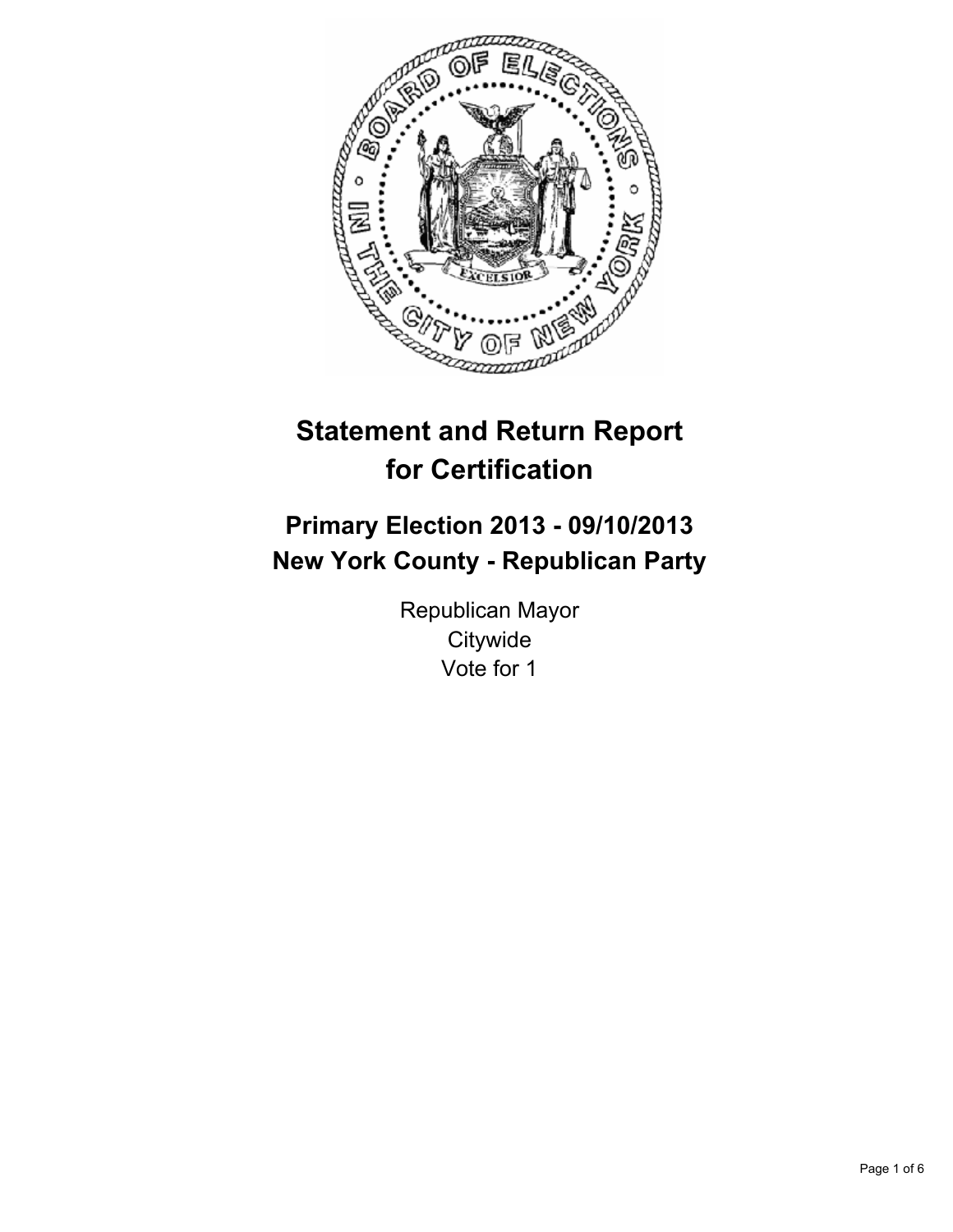

| <b>FEDERAL</b><br>SPECIAL PRESIDENTIAL | 0<br>0 |
|----------------------------------------|--------|
|                                        |        |
| <b>AFFIDAVIT</b>                       | 7      |
| JOHN A. CATSIMATIDIS                   | 215    |
| <b>JOE LHOTA</b>                       | 499    |
| <b>GEORGE MCDONALD</b>                 | 59     |
| JIMMY MCMILLIAN (WRITE-IN)             |        |
| JOHN C. LIU (WRITE-IN)                 |        |
| ROBIN FORST (WRITE-IN)                 |        |
| <b>Total Votes</b>                     | 776    |

## **Assembly District 66**

| <b>EMERGENCY</b>         | 12  |
|--------------------------|-----|
| ABSENTEE/MILITARY        | 26  |
| <b>FEDERAL</b>           | 0   |
| SPECIAL PRESIDENTIAL     | 0   |
| AFFIDAVIT                | 21  |
| JOHN A. CATSIMATIDIS     | 189 |
| <b>JOE LHOTA</b>         | 641 |
| <b>GEORGE MCDONALD</b>   | 29  |
| BILL DEBLASIO (WRITE-IN) |     |
| <b>Total Votes</b>       | 860 |

| <b>Total Votes</b>     | 1.393 |
|------------------------|-------|
| <b>GEORGE MCDONALD</b> | 65    |
| <b>JOE LHOTA</b>       | 1,011 |
| JOHN A. CATSIMATIDIS   | 317   |
| AFFIDAVIT              | 26    |
| SPECIAL PRESIDENTIAL   | 0     |
| <b>FEDERAL</b>         | 0     |
| ABSENTEE/MILITARY      | 45    |
| <b>EMERGENCY</b>       | 31    |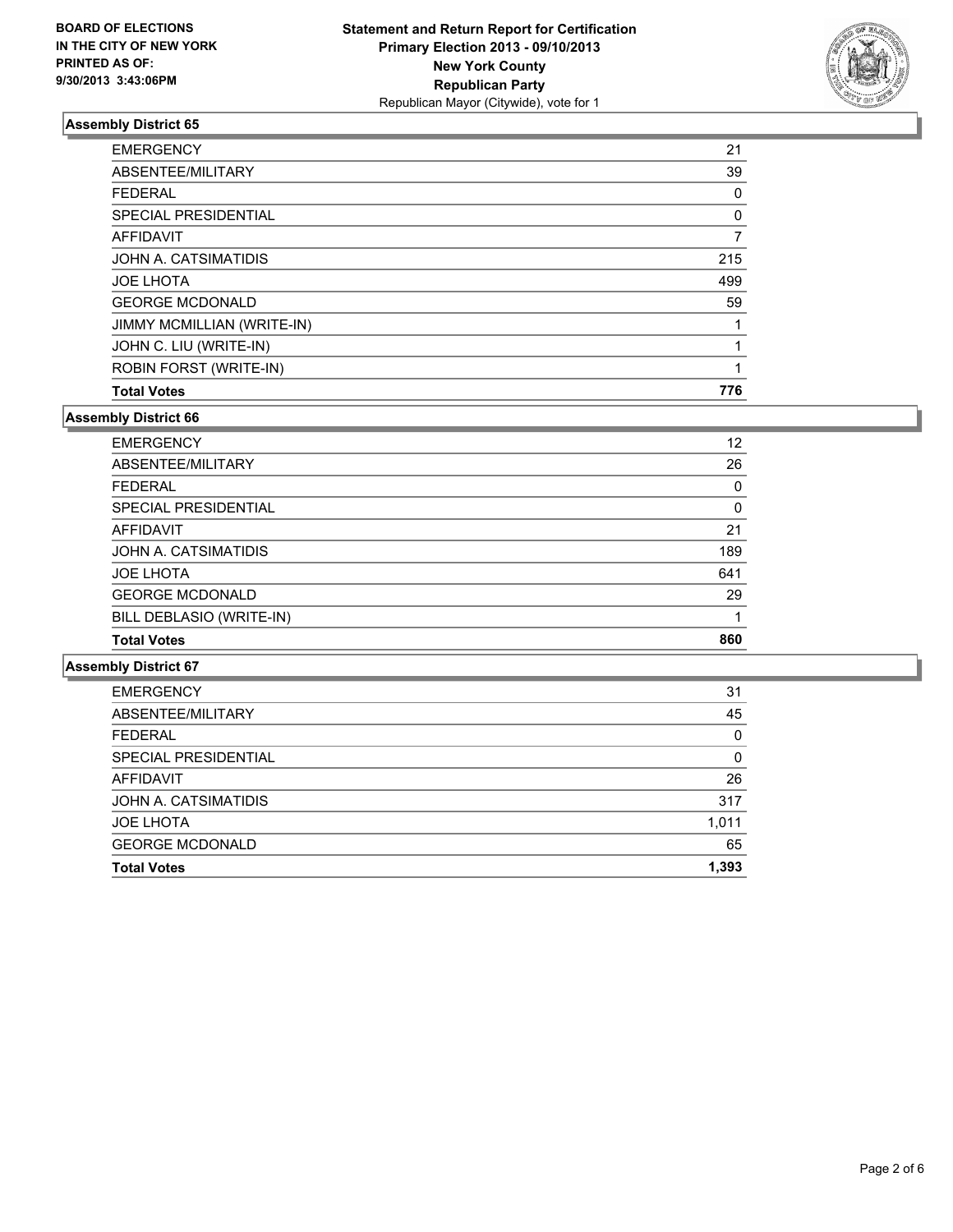

| <b>EMERGENCY</b>               | 8              |
|--------------------------------|----------------|
| ABSENTEE/MILITARY              | 49             |
| FEDERAL                        | 0              |
| <b>SPECIAL PRESIDENTIAL</b>    | 0              |
| <b>AFFIDAVIT</b>               | 12             |
| JOHN A. CATSIMATIDIS           | 159            |
| <b>JOE LHOTA</b>               | 338            |
| <b>GEORGE MCDONALD</b>         | 53             |
| BILL THOMSON (WRITE-IN)        |                |
| EDWARD GIBBS (WRITE-IN)        | 1              |
| <b>GWEN GOODWIN (WRITE-IN)</b> |                |
| JOHN LUI (WRITE-IN)            |                |
| MATTHEW P. MORAN (WRITE-IN)    |                |
| MIKE NOBODY (WRITE-IN)         | 1              |
| SHAWNISE LESSINGTON (WRITE-IN) | $\overline{2}$ |
| <b>Total Votes</b>             | 558            |

## **Assembly District 69**

| <b>EMERGENCY</b>        | 5   |
|-------------------------|-----|
| ABSENTEE/MILITARY       | 31  |
| <b>FEDERAL</b>          | 0   |
| SPECIAL PRESIDENTIAL    | 0   |
| AFFIDAVIT               | 10  |
| JOHN A. CATSIMATIDIS    | 168 |
| <b>JOE LHOTA</b>        | 557 |
| <b>GEORGE MCDONALD</b>  | 54  |
| JACOB TABER (WRITE-IN)  |     |
| JANET ANDREW (WRITE-IN) |     |
| MAYER VISHER (WRITE-IN) |     |
| <b>Total Votes</b>      | 782 |

| <b>Total Votes</b>     | 194 |
|------------------------|-----|
| <b>GEORGE MCDONALD</b> | 34  |
| <b>JOE LHOTA</b>       | 107 |
| JOHN A. CATSIMATIDIS   | 53  |
| AFFIDAVIT              | 5   |
| SPECIAL PRESIDENTIAL   | 0   |
| <b>FEDERAL</b>         | 0   |
| ABSENTEE/MILITARY      | 24  |
| <b>EMERGENCY</b>       | 2   |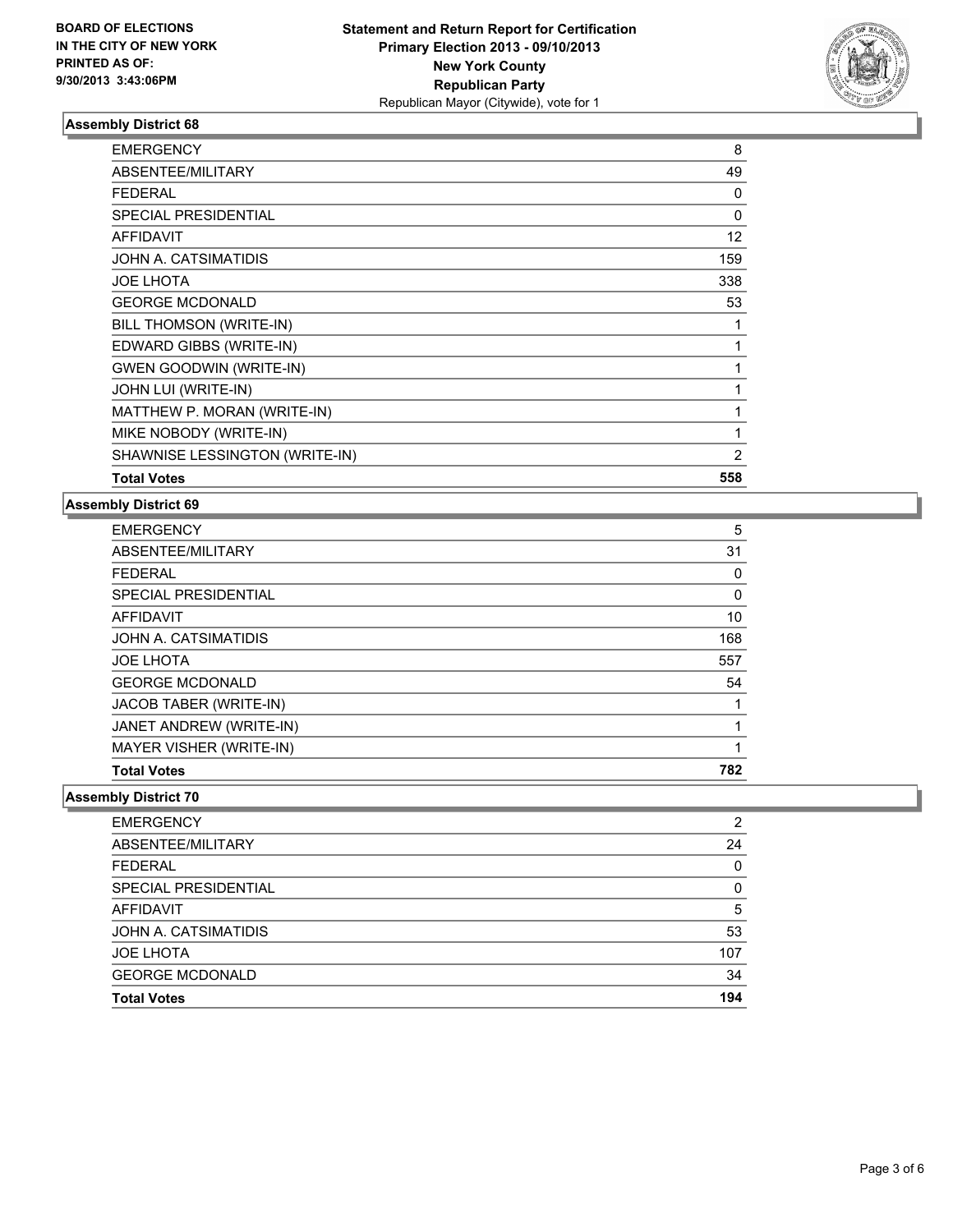

| <b>EMERGENCY</b>         | 2   |
|--------------------------|-----|
| ABSENTEE/MILITARY        | 31  |
| <b>FEDERAL</b>           | 0   |
| SPECIAL PRESIDENTIAL     | 0   |
| AFFIDAVIT                | 4   |
| JOHN A. CATSIMATIDIS     | 107 |
| <b>JOE LHOTA</b>         | 210 |
| <b>GEORGE MCDONALD</b>   | 40  |
| TRAVIS HARRIS (WRITE-IN) |     |
| <b>Total Votes</b>       | 358 |

## **Assembly District 72**

| <b>EMERGENCY</b>                   |     |
|------------------------------------|-----|
| ABSENTEE/MILITARY                  | 27  |
| <b>FEDERAL</b>                     | 0   |
| SPECIAL PRESIDENTIAL               | 0   |
| <b>AFFIDAVIT</b>                   | 4   |
| JOHN A. CATSIMATIDIS               | 101 |
| <b>JOE LHOTA</b>                   | 170 |
| <b>GEORGE MCDONALD</b>             | 36  |
| CHRISTINE C, QUINN (WRITE-IN)      | 12  |
| UNATTRIBUTABLE WRITE-IN (WRITE-IN) | 3   |
| <b>Total Votes</b>                 | 322 |

#### **Assembly District 73**

| <b>EMERGENCY</b>             |       |
|------------------------------|-------|
| ABSENTEE/MILITARY            | 111   |
| <b>FFDFRAL</b>               | 0     |
| SPECIAL PRESIDENTIAL         | 0     |
| AFFIDAVIT                    | 38    |
| JOHN A. CATSIMATIDIS         | 675   |
| <b>JOE LHOTA</b>             | 2,393 |
| <b>GEORGE MCDONALD</b>       | 105   |
| TERRENCE F. NOLAN (WRITE-IN) |       |
| <b>Total Votes</b>           | 3.174 |

| <b>EMERGENCY</b>         | 5        |
|--------------------------|----------|
| ABSENTEE/MILITARY        | 46       |
| <b>FEDERAL</b>           | 0        |
| SPECIAL PRESIDENTIAL     | $\Omega$ |
| AFFIDAVIT                | 9        |
| JOHN A. CATSIMATIDIS     | 326      |
| <b>JOE LHOTA</b>         | 814      |
| <b>GEORGE MCDONALD</b>   | 52       |
| ERICK SALGADO (WRITE-IN) |          |
| <b>Total Votes</b>       | 1.193    |
|                          |          |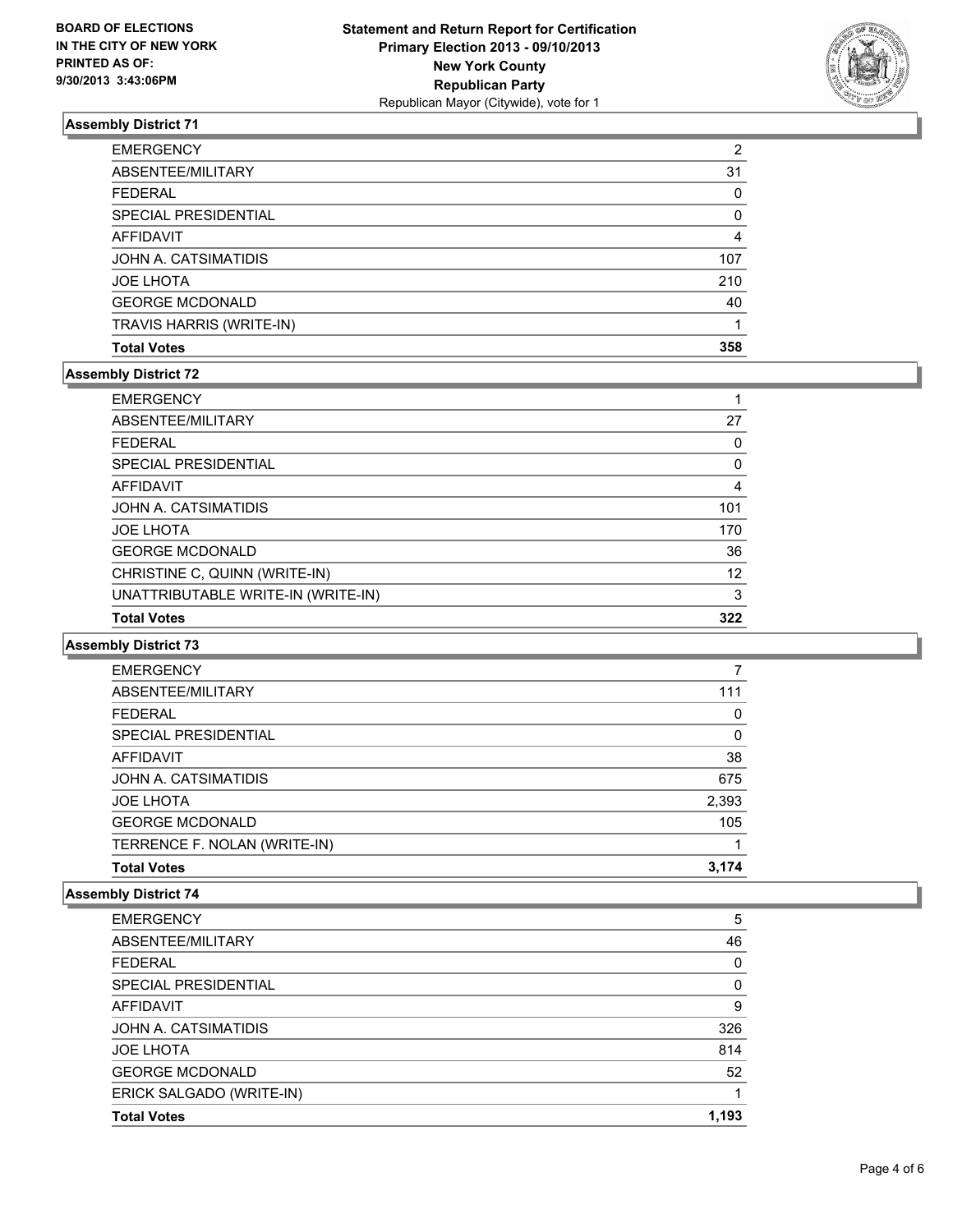

| <b>EMERGENCY</b>       | 17    |
|------------------------|-------|
| ABSENTEE/MILITARY      | 44    |
| <b>FEDERAL</b>         | 0     |
| SPECIAL PRESIDENTIAL   | 0     |
| AFFIDAVIT              | 15    |
| JOHN A. CATSIMATIDIS   | 279   |
| <b>JOE LHOTA</b>       | 693   |
| <b>GEORGE MCDONALD</b> | 56    |
| <b>Total Votes</b>     | 1.028 |

| ANTHONY WIENER (WRITE-IN)<br><b>Total Votes</b> | 2.429 |
|-------------------------------------------------|-------|
|                                                 |       |
| <b>GEORGE MCDONALD</b>                          | 100   |
| <b>JOE LHOTA</b>                                | 1,778 |
| JOHN A. CATSIMATIDIS                            | 550   |
| AFFIDAVIT                                       | 22    |
| SPECIAL PRESIDENTIAL                            | 0     |
| <b>FEDERAL</b>                                  | 0     |
| ABSENTEE/MILITARY                               | 77    |
| <b>EMERGENCY</b>                                | 4     |